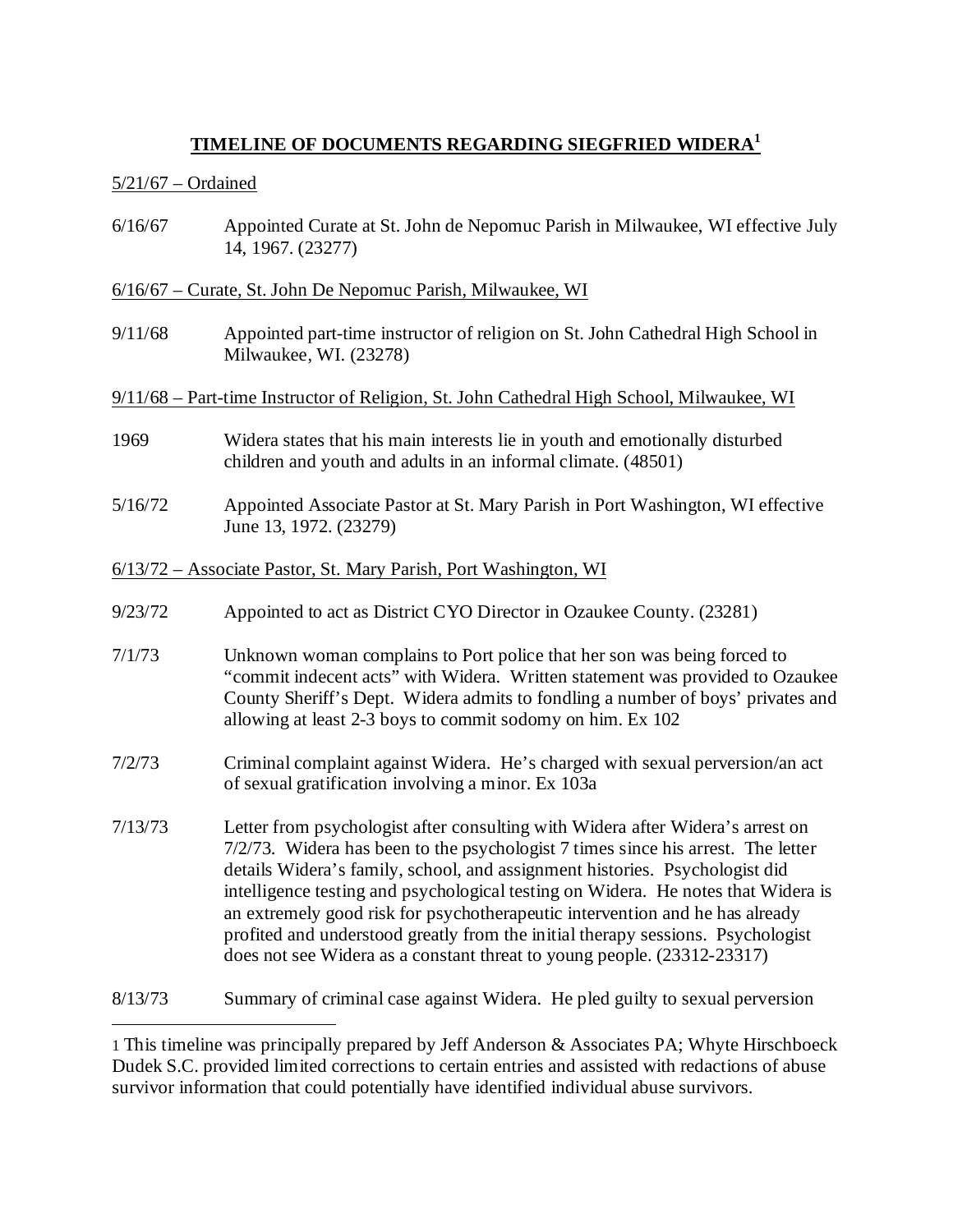|         | and court placed him on probation for 3 years. Ex 103                                                                                                                                                                                                                                                                                                                                                                                                                                                                                          |
|---------|------------------------------------------------------------------------------------------------------------------------------------------------------------------------------------------------------------------------------------------------------------------------------------------------------------------------------------------------------------------------------------------------------------------------------------------------------------------------------------------------------------------------------------------------|
| 8/13/73 | Widera's guilty plea, sentencing, and conviction. Sentenced to continue his<br>psychiatric therapy and probation for 3 years. Ex 103b                                                                                                                                                                                                                                                                                                                                                                                                          |
| 8/14/73 | Communication from Cousins to J. Theisen, priest personnel board - Widera<br>arrested for sexual perversion with young boys and sentenced to 3 years<br>probation. The judge said Widera may not return to Port Washington area.<br>Widera is currently in therapy twice a week. (23424)                                                                                                                                                                                                                                                       |
| 9/3/73  | Memo from Fr. Esser about his conversation with Fr. Glass. Glass says Widera<br>spent a lot of time with young boys, a male grade school teacher saw Widera<br>fooling around with boys. Widera coached the boys' basketball team. He would<br>shower with the boys nude. Parishioners came forward after the fact and<br>indicated incidents that they had noticed and warnings that they had given their<br>children not to let Widera touch them. Widera had boys sleep overnight in the<br>rectory. Fr. Glass did confront Widera. (23423) |
| 2/12/74 | Letter from, Vice President of St. Andrews School, to Fr. Theisen informing him<br>they are pleased with Widera at St. Andrew's Parish. The children follow Widera<br>around. (23422)                                                                                                                                                                                                                                                                                                                                                          |
| 2/19/74 | Response from Theisen stating that he is happy to hear that Widera is doing well<br>in the school and shows so much interest in the children. (23417)                                                                                                                                                                                                                                                                                                                                                                                          |
| 2/20/74 | Letter from parishioner of St. Andrew's Parish to Theisen. She hopes Widera is<br>able to stay permanently. Says he is so good with the school children, he visits<br>the sick and elderly and is so understanding that they all look for his visits.<br>(23416)                                                                                                                                                                                                                                                                               |
| 2/25/74 | Response from Theisen to parishioner thanking her for the kind words about<br>Widera. (23413)                                                                                                                                                                                                                                                                                                                                                                                                                                                  |
| 2/28/74 | Letter from parishioner to Theisen asking for Widera to stay at her church. She<br>says the children are so happy with him, he's gentle, courteous, considerate, and<br>the children adore him. (23420)                                                                                                                                                                                                                                                                                                                                        |
| 2/28/74 | Letter from parishioner to Theisen saying everyone loves Widera and the children<br>are very happy with him. (23421)                                                                                                                                                                                                                                                                                                                                                                                                                           |
| 3/18/74 | Response from Theisen to parishioner thanking her for the kind words towards<br>Widera. He writes that the entire board is happy he is doing so well at St.<br>Andrews. (23411)                                                                                                                                                                                                                                                                                                                                                                |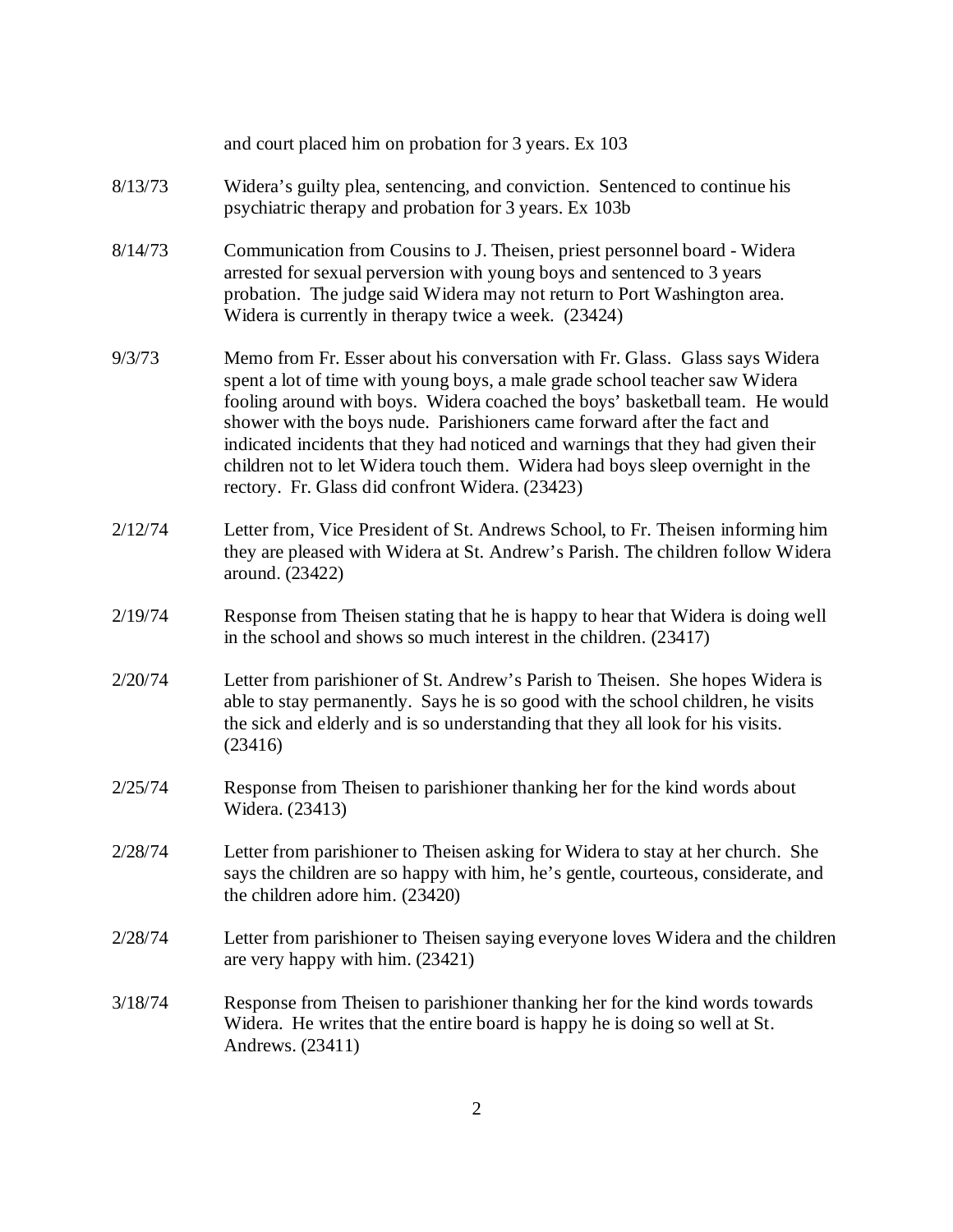5/27/75 Appointed Associate Pastor at St. Andrew's Parish in Delavan, WI effective June 17, 1975. (23410)

#### 6/17/75 – Associate Pastor, St. Andrew's Parish, Delavan, WI

- 1/29/76 Letter from psychologist to Rev. Sampon. Psychologist writes that he is Widera's de facto probation officer. He says the sentencing was unusually harsh and they haven't been successful reducing the probation to two years. He meets with Widera weekly since the publicity around incarceration would bring incalculable harm to Widera and extreme embarrassment to the Archdiocese. (48459-48460)
- 6/29/76 Notes on Widera. A woman reported to a therapist that her son was sexually molested by Widera while on a weekend fishing trip. (23318)
- 7/1/76 Summary from a discussion with Widera. He admitted he made a slip while fishing with a boy. Author of the note says he will try to put a lid on it so that no police record would be made. Notes say Widera will likely be put in in-patient treatment. Woman's counselor/advocate will contact the woman and convince her not to act with the police, if the Church agrees to remove Widera from the parish and see that he gets help. (23318)
- 7/7/76 Notes from conversation with Widera's psychologist, who thinks that one slip in three years is not a bad track record. (23319)
- 7/8/76 Notes from conversation with Widera's psychologist. Widera's actual probation officer attends his masses and would ask questions if Widera was moved out of state before his probation is over. Author met with woman, woman's counselor, and son. Woman was not seeking hospitalization, only that Widera be removed from the parish. (23319-23320)
- 7/9/76 Notes about reporting Widera's conduct to the Archbishop, who agreed that Widera should continue with psychologist and not be moved out of state for hospitalization until his probation period is over. (23320)
- 8/13/76 Widera discharged from Division of Corrections in Wisconsin. Ex 115-116
- 8/20/76 Notes from conversation with psychologist. He says there is no permanent damage to the son who was abused by Widera. Author of notes agreed with Henke and Widera that Widera could go "on vacation" and should tell people only that he is going on vacation. (23321)
- 9/27/76 Notes about the author's conversation with Esser about Widera's situation. The personnel board has not heard about it from the Archbishop or anyone else. Esser would have a problem "in conscience" if he re-assigned Widera. (23321)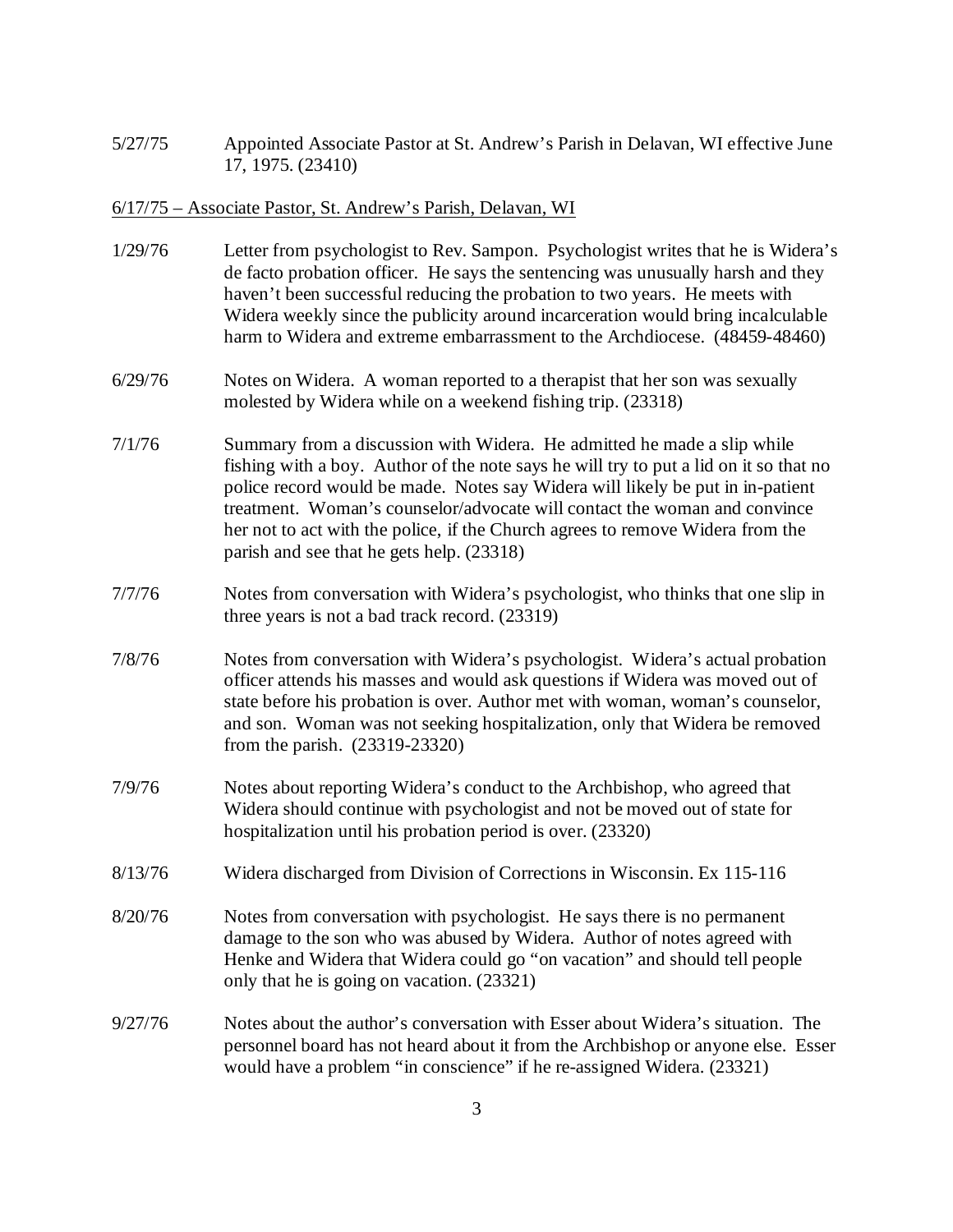- 10/8/76 Letter from Rev. Waldbauer to Dr. Graham about Widera's "tenuous status." There are rumors that Widera had an incident at St. Andrews that forced him to leave under the guise of taking a vacation. (23408-23409)
- 10/21/76 Letter from psychologist to Waldbauer (Priests' Personnel Board) saying he is aware of the rumors which relate to an alleged incident said to have occurred at St. Andrew's Parish in Delavan. Widera went on vacation in California so as not to stimulate the gossip. If the rumors were true along with his previous criminal conviction, it would be hard to reassign him in the Archdiocese. Widera and the Archdiocese would be better if Widera was not in active ministry. (23405-23406)
- 10/29/76 Letter from Rev. Waldbauer, priest personnel board, to Widera giving him options. He can go through treatment with House of Affirmation and then be considered for an appointment in the Archdiocese or they will release Widera to another diocese after Widera requests work elsewhere. Widera's present status with the Archdiocese is delicate. (23303-23304)
- 12/20/76 Letter from Cousins to Bishop Johnston of Diocese of Orange requesting that Widera be assigned in the Diocese of Orange. Says that there was a moral problem with a boy. This seemed adequately confronted through treatment and an intense desire on Widera's part to avoid a repetition. There was a repetition, and further psychiatric treatment is mandated and there is a strong recommendation that no immediate assignment be made in the environs of the Archdiocese. Widera is presently under treatment. Arrangements have been made for counseling in California if Widera moves. (23334-23335)
- 1/10/77 Appointed to Hospitality at St. Pius V in Buena Park, California effective January 12, 1977. The assignment carries with it faculties of an associate pastor. (23298)
- 1/12/77 Hospitality, St. Pius V, Buena Park, CA
- 1/25/77 Letter from Cousins to Bishop Johnston thanking him for considering Widera, a priest who had done good work and is absent from the diocese because of a "local situation." (23296)
- 2/2/77 Letter from Don to Widera explaining that "in hospitality" indicates that a priest may serve in residence in a diocese for an indefinite period of time. He also says he's sure Widera is seeking psychological help while he is in California since "a change in geography isn't going to change the person." (23295)
- 3/22/77 Appointed Associate Pastor at St. Justin Martyr Church in Anaheim, California effective April 11, 1977. (23293)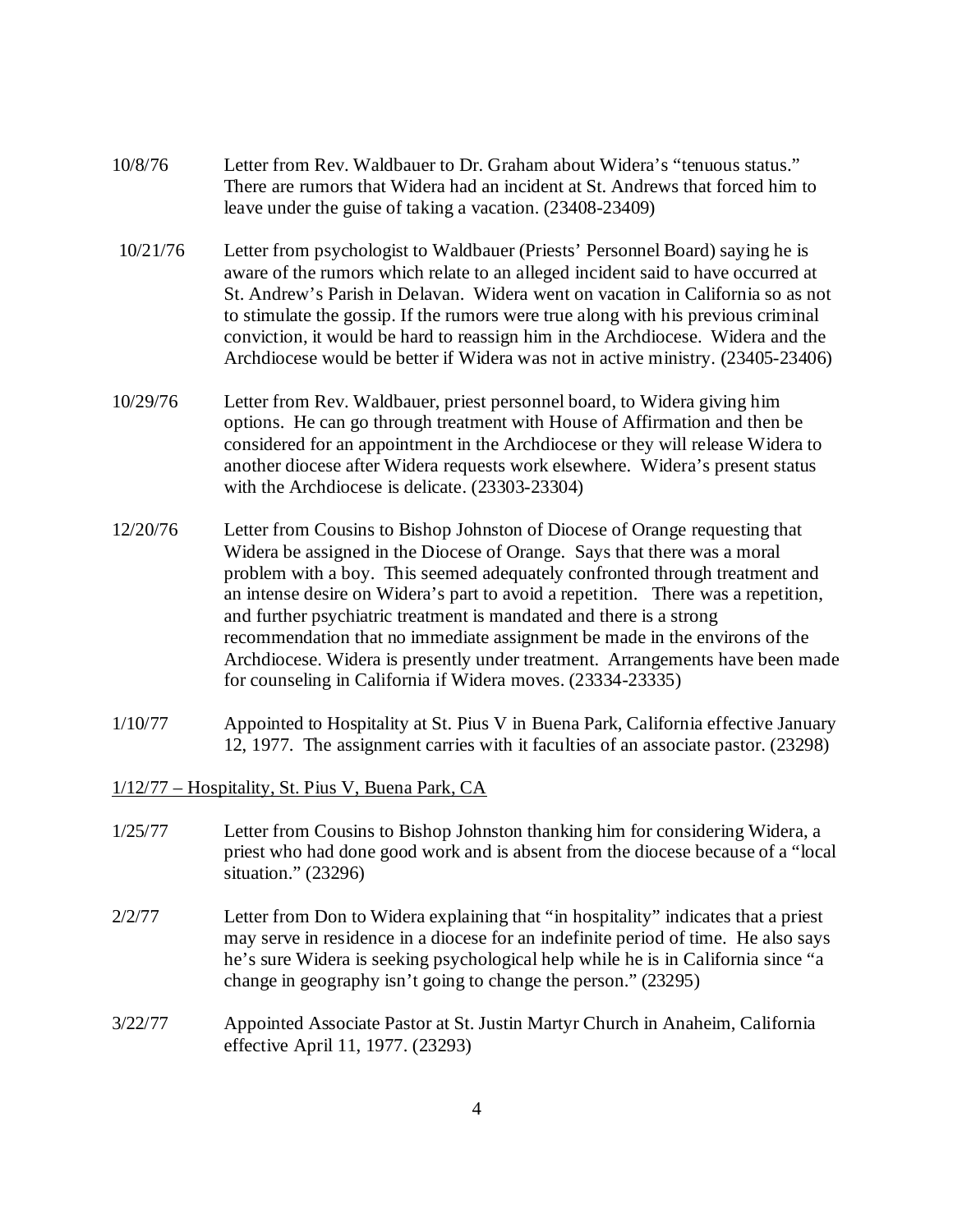3/27/77 Newsletter in St. Pius V Church bulletin says that Widera will lead a Youth Mass and ask all youth to attend and bring a friend. (23322-23324)

#### 4/11/77 – Associate Pastor, St. Justin Martyr, Anaheim, CA

- 7/21/78 Letter from St. Michael's Priest Fund to Widera saying that the fund will begin to cover psychological rehabilitation of priest-members both at residential treatment centers or an outpatient basis. (23388)
- 8/26/81 Vicar Log Entry No. 1165. The Bishop of Orange has invited Widera to be incarnated into that Diocese. It has been five years since some psychological problems. Widera has not sought out treatment in California. Widera states he has had no personal problems since he's been in California. Ex 126
- 9/1/81 Vicar Log Entry No. 1179. Widera was recommended to be released to Diocese of Orange. Ex 126
- 10/27/81 Letter from Msgr. Driscoll to Weakland stating Widera was sent to the Diocese of Orange for medical reasons. Widera requested incardination into the Diocese of Orange and was unanimously accepted. He is now requesting that Widera be excardinated from Milwaukee. (23342-23343)
- 1981 Note to Fr. Sampson by the request of the Archbishop to write a letter that would be canonically correct for the transfer of Fr. Widera (incardination) to the Diocese of Orange. (23344)
- 11/23/81 Decree from Weakland stating that Widera is excardinated from the Archdiocese of Milwaukee. (23347)
- 11/23/81 Excardinated from the Archdiocese of Milwaukee
- 11/23/81 Letter from Johnston to Widera acknowledging that he was excardinated from the Archdiocese of Milwaukee in good character. Asks that Widera declare that he wishes to be incardinated into the Diocese of Orange. (23348)
- 11/23/81 Incardinated into Diocese of Orange
- 12/16/81 Dated notes about conversations with Widera from his sentencing in 1973 to his excardination from Milwaukee and incardination into the Diocese of Orange. Ex. 100
- 11/24/92 Vicar Log Entry No. 893. Cusack sent the Widera file to the Chancery after receiving a call regarding an allegation against Widera in Delavan. Ex 131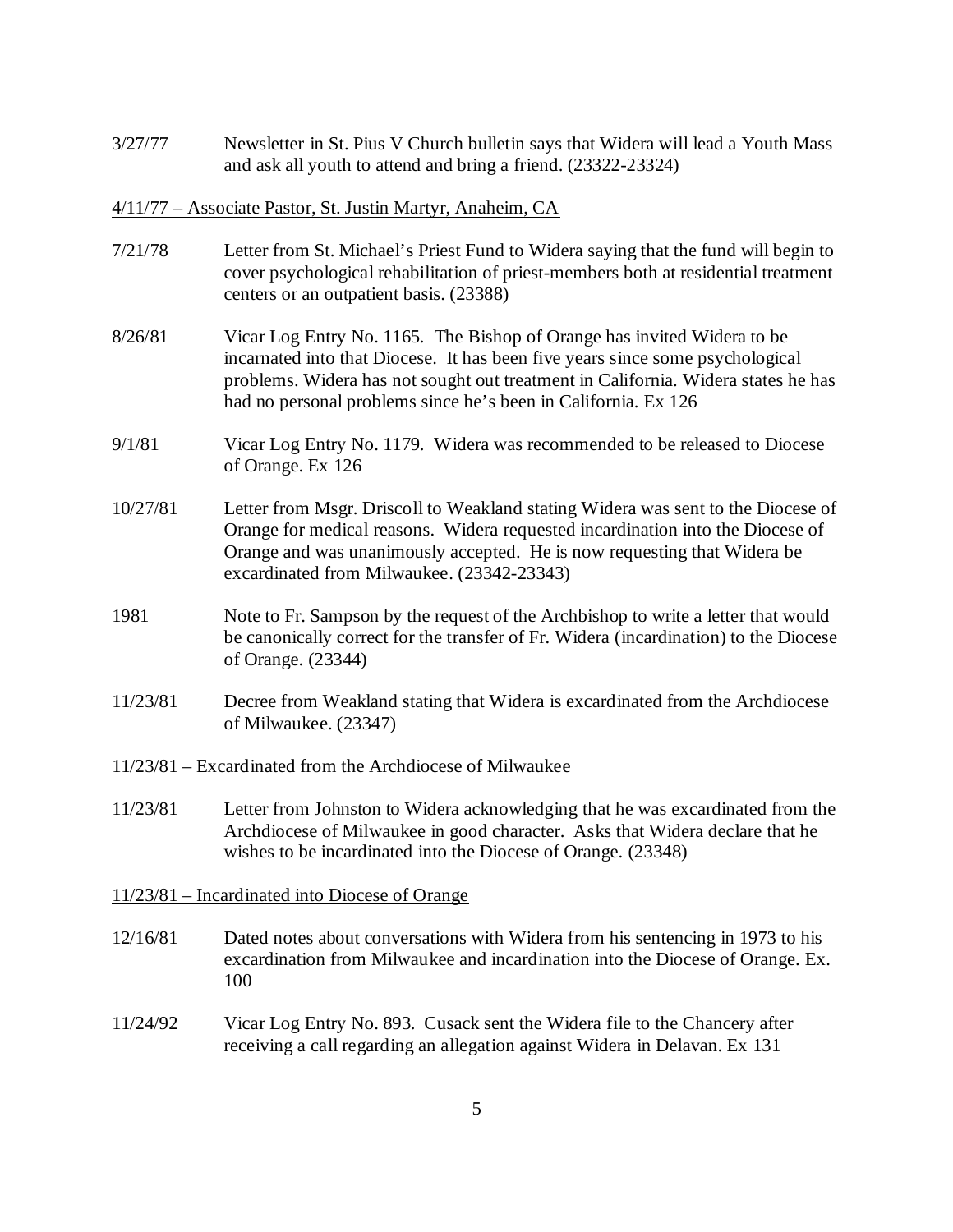- 2002 Summary of background information on Widera. He was arrested in 1973 and reoffended at St. Andrew's Parish in Delavan, WI but the parents did not want it reported to authorities and wanted him gone. Widera announced his intention to move out of the territory of the Archdiocese. He wanted to go to Florida to visit his parents and then go to California where his brother lived. Says that the Archdiocese of Milwaukee did not send Widera to California on its own initiative. Cousins told Bishop Johnston of the Diocese of Orange that Widera had a problem with young boys and Johnston should not assign him until "pertinent and important questions have been answered." Told that Widera would need to find a doctor in California to continue therapy. The Diocese of Orange removed Widera in 1985 after he was suspected of abusing minors there. Widera was sent for therapy for one year in New Mexico. A warrant was issued for his arrest in 2002 and he fell/jumped to his death in Mexico. (29849-29850)
- 3/26/02 Email from Widera survivor reporting abuse by Widera when he was assigned in Delavan, WI. (23466)
- 5/16/02 Letter from a person reporting abuse by Widera from 1968-1973 at St. John de Nepomuc. (31075-31077)
- 8/1/02 Letter from a person reporting abuse by Widera. (35448-35450)
- 10/3/02 Sexual abuse intake report reporting abuse by Widera at St. Mary's and various locations around Wisconsin from 1969-1976 when the survivor was 9-16 years old. (123899)
- 6/3/02 Entry to the sexual abuse log by Barbara Reinke says that she met with the Hispanic outreach coordinator who heard from a woman whose husband was abused, possibly by Widera, when he was a boy. (55435
- 6/8/03 West Allis Incident report detailing investigation into Widera and his abuse of a number of individuals. Includes notes that the father of an individual spoke with Fr. James Vojtik, who served with Widera at St. Andrew's. Fr. Vojtik told the father that the Archdiocese told him that Widera had a problem with young boys and had to be watched. Vojtik reported Widera to Eugene Henke. Vojtik also received reports from two women who witnessed Widera performing sex acts with boys. Vojtik contacted the Priest Personnel Board or the Chancery to report the incident (8/22/76) and Widera was removed the next day. (23589-23667) (select pages were already produced)
- 7/31/03 Sexual abuse intake report reporting abuse by Widera at St. Mary in 1971-1972 when the survivor was 11-12 years old. (123899)
- 12/22/03 Sexual abuse intake report reporting abuse by Widera at St. Mary in 1969-1970